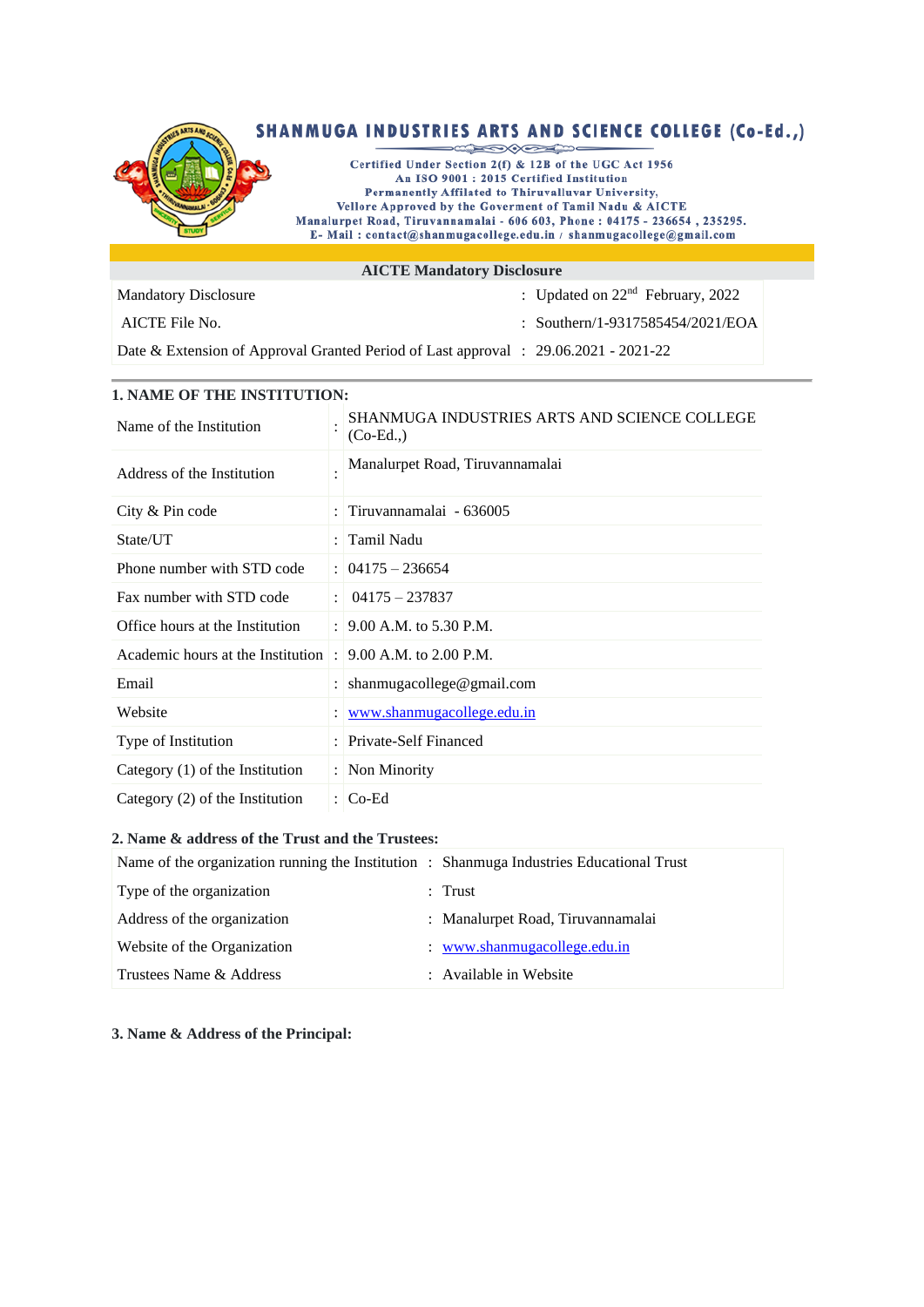| Name of Principal / Director | $\ddot{\phantom{0}}$      | Dr. K.Anandaraj             |
|------------------------------|---------------------------|-----------------------------|
| <b>Exact Designation</b>     | $\ddot{\phantom{a}}$      | Principal                   |
| Phone number with STD code   |                           | $\therefore$ 04175 - 236654 |
| FAX number with STD code     | ÷                         | $04175 - 237837$            |
| E-Mail                       | $\mathbb{Z}^{\mathbb{Z}}$ | kanandaraj2010@gmail.com    |
| <b>Highest Degree</b>        | $\mathbb{R}^{\mathbb{Z}}$ | Ph. D.                      |
| Field of specialization      | $\bullet$                 | Microbiology                |

## **4. Name of the Affiliating University:**

| Name of the affiliating University | : Thiruvalluvar University, Vellore |
|------------------------------------|-------------------------------------|
| <b>Institution Address</b>         | : Serkadu, Vellore $-600025$        |
| Website                            | $\therefore$ www.tvu.edu.in         |
| Latest affiliation period          | $: 2021 - 2022$                     |

**5. Board Members:**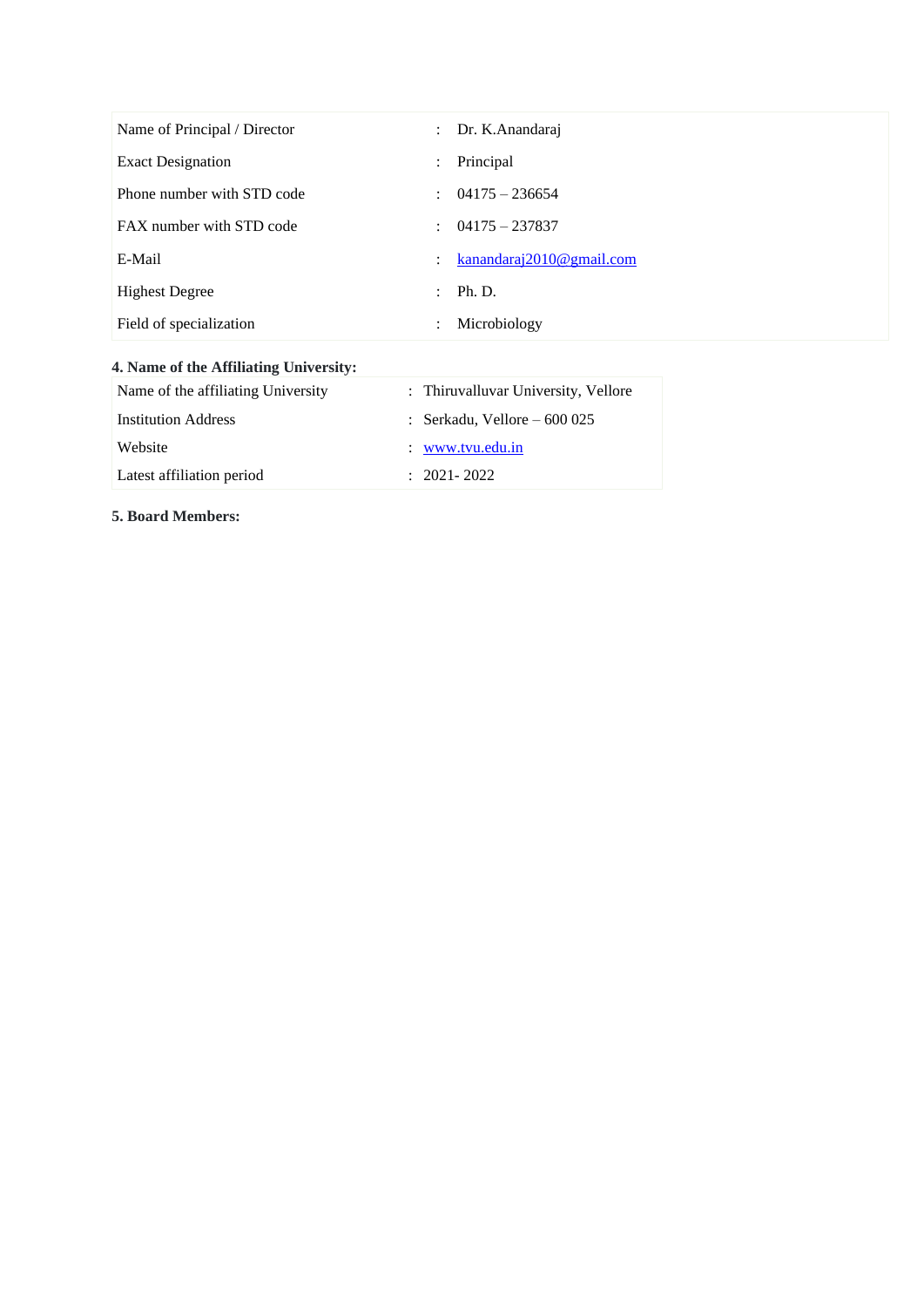| S.No           | <b>Name of the Board Member</b> | <b>Designation</b>        |
|----------------|---------------------------------|---------------------------|
| $\mathbf{1}$   | Mr. T.A.S. Muthu                | SECRETARY & CORRESPONDENT |
| $\overline{c}$ | Mr.M.Srinivasan                 | <b>TREASURER</b>          |
| 3              | Mr.M.N.Palani                   | <b>VICE CHAIRMAN</b>      |
| $\overline{4}$ | Mr. N. Kumar                    | <b>VICE CHAIRMAN</b>      |
| 5              | Mr.K. Rajendrakumar             | <b>TRUSTEE</b>            |
| 6              | Mr.P.Ramachandra Upadyaya       | <b>TRUSTEE</b>            |
| $\tau$         | Mr. S.Karthikeyan               | <b>TRUSTEE</b>            |
| $\,8\,$        | Mr.S.D.R.S.Babu                 | <b>TRUSTEE</b>            |
| 9              | Mr. S.N. Soundarrajan           | <b>TRUSTEE</b>            |
| 10             | Mr.L. Vijayanand                | <b>TRUSTEE</b>            |
| 11             | Mr. P.N.K. Rajendiran           | <b>TRUSTEE</b>            |
| 12             | Mrs.N.Radhabaiammal             | <b>TRUSTEE</b>            |
| 13             | Mrs.A.Kumutha Arunagiri         | <b>TRUSTEE</b>            |
| 14             | Mrs.M. Manimozhi Muthusamy      | <b>TRUSTEE</b>            |
| 15             | Mrs.S. Kasthuri                 | <b>TRUSTEE</b>            |
| 16             | Mr.C. Ravikumar                 | <b>TRUSTEE</b>            |
| 17             | Mr.C. Sakthikumar               | <b>TRUSTEE</b>            |
| 18             | Mrs. P. Kalaimani               | <b>TRUSTEE</b>            |
| 19             | Mrs.C. Sasikala                 | <b>TRUSTEE</b>            |
| 20             | Dr. Thaiyakrishnamoorthy        | <b>TRUSTEE</b>            |
| 21             | Mr.A. Arunachalam               | <b>TRUSTEE</b>            |
| 22             | Mr.A. Santhakumar               | <b>TRUSTEE</b>            |
| 23             | Mrs.K.Arulvizhi                 | <b>TRUSTEE</b>            |
| 24             | Mr.M.Reddiramu                  | <b>TRUSTEE</b>            |
| 25             | Mrs.S.Tamilarasi                | <b>TRUSTEE</b>            |
| 26             | Mrs.B.Arunadevi                 | <b>TRUSTEE</b>            |
| $27\,$         | Mr.B.Senthilkumar               | <b>TRUSTEE</b>            |
| 28             | Mr.E.Sridhar                    | <b>TRUSTEE</b>            |
| 29             | Mr.M.Muthukumar                 | <b>TRUSTEE</b>            |
| 30             | Mrs.P.Parimala                  | <b>TRUSTEE</b>            |

**5.1 Academic Advisory Body:**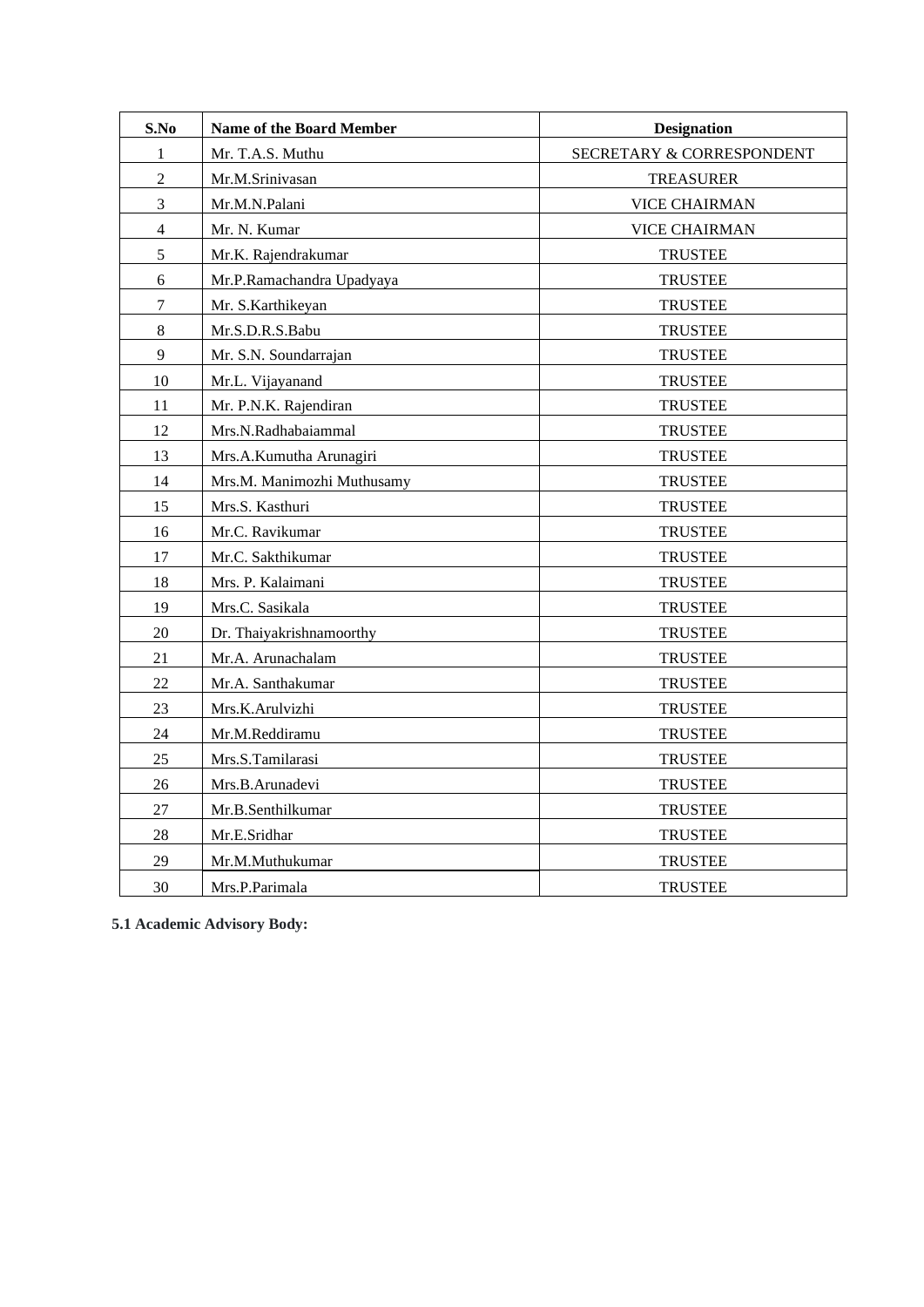| S.No | <b>Name of the Board Member</b> | <b>Designation</b>        |
|------|---------------------------------|---------------------------|
| -1   | Mr. T.A.S. Muthu                | Secretary & Correspondent |
| 2    | Mr.M.Sriniyasan                 | <b>Treasurer</b>          |
| 3    | Mr. N. Kumar                    | Vice Chairman             |
| 4    | Mr. P.N.K. Rajendiran           | Vice Chairman             |
| 5    | Mr.L. Vijayanand                | <b>Trustee</b>            |
| 6    | Mr.A. Santhakumar               | <b>Trustee</b>            |
| 7    | Dr.K.Anandaraj                  | Principal                 |
| 8    | Mr.A.L.Udaiyappan               | Academic Dean             |
| 9    | Dr.K.Annamalai                  | Vice Principal            |
| 10   | Dr.P.Murugan                    | <b>IQAC</b> Co-Ordinator  |

#### *Frequency of the Board Meeting and Academic Advisory Body –Monthly Once.* **5.3[. Organization chart and Process](https://drive.google.com/file/d/1hQE5HZ8FWPFZTdK2Bx2VKhM-SI4an-89/view?usp=sharing) :**

#### **5.4. Student Feedback on Institutional Governance/faculty performance:**

- A student feedback mechanism is available in the institution.
- Once in a semester, the students provide the feedback of staff.
- **5.5. Grievance Redressal mechanism for faculty, staff and students**
	- System for Redressal of grievances of faculty, staff and students is available.
	- The management of the college follows an open system of administration and grievances from staff and students are given the utmost attention.
	- Complaints and suggestion boxes are kept at a number of places in the campus.
	- The suggestions and complaints are carefully looked into and remedial measures are undertaken.
	- In case of indiscipline, discipline committee enquires into the matter by calling witnesses and recommendations are made about the action.
	- Grievances regarding the staff in terms of salary, promotions etc., are carefully looked into by the Principal and remedial measures are taken.

#### **5.6. Anti Ragging Committee – Available**

#### **5.7. Online Grievance Redressal mechanism – [Available in Website.](https://www.shanmugacollege.edu.in/gri.html)**

#### **5.8. Internal Complaint Committee (ICC) - Available**

#### **5.9. SC/ST Committee – Available**

#### **5.10. Internal Quality Assurance Cell – Available.**

#### **6. Name of Programme approved by AICTE:**

| Course Name                      | : Master of Computer Applications                                                                                                                           |
|----------------------------------|-------------------------------------------------------------------------------------------------------------------------------------------------------------|
| <b>NAAC</b> Accreditation Status | : Planned to Upload SSR in the month of April'2022                                                                                                          |
| Number of Seats                  | : 60                                                                                                                                                        |
| Duration                         | $: 2$ Years                                                                                                                                                 |
| Latest affiliation period        | $: 2021 - 2022$                                                                                                                                             |
| Entrance Test/Admission Criteria | TANCET or CET(Common Entrance Test Conducted for group of<br>: Institutes in a 'Consortium')<br>Admission based on the Thiruvalluvar University Regulations |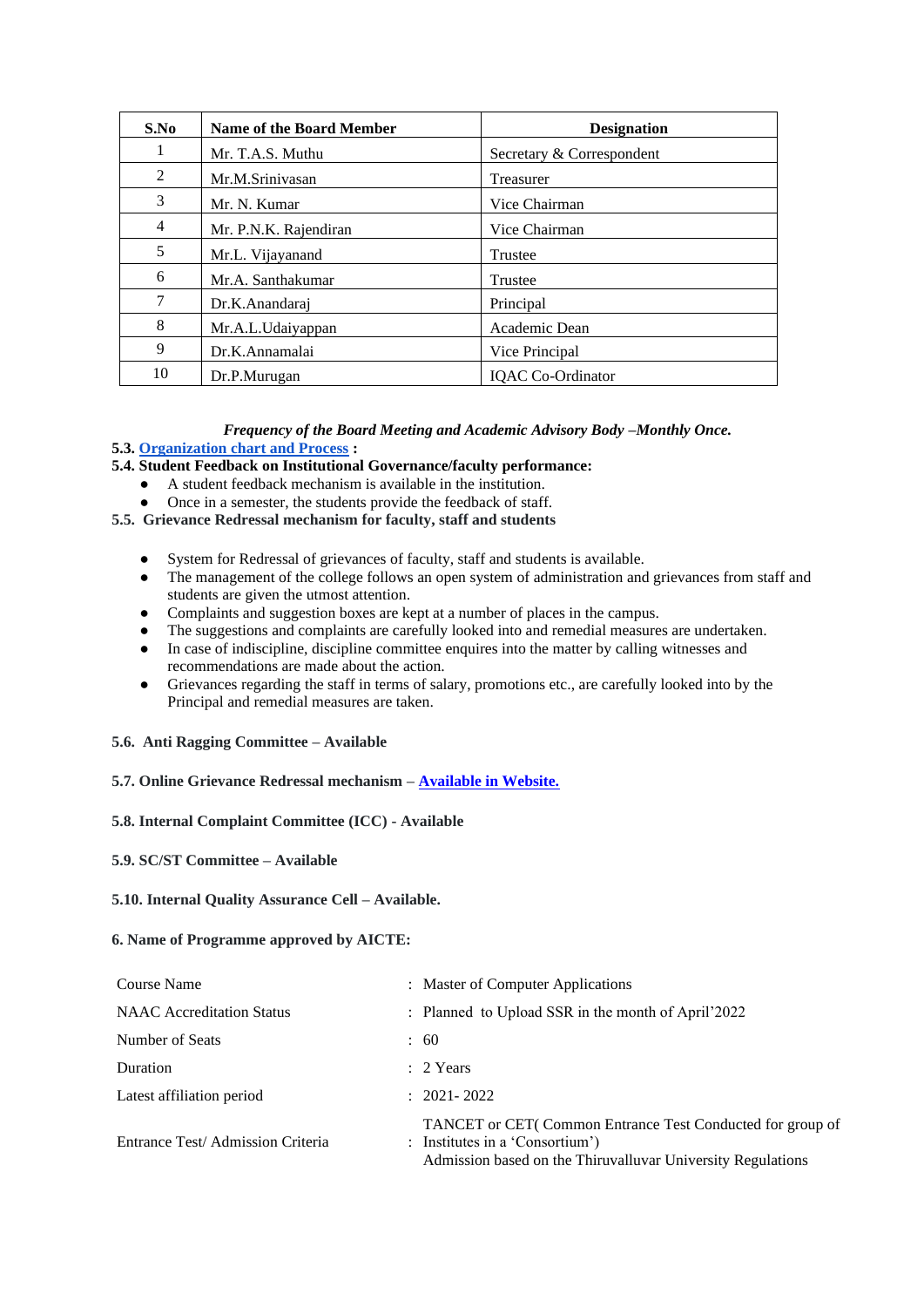Fees in rupees : As per Norms

Placement Facilities : Placement & Training Cell Available

Campus Placement in last 3 years

| S.No. | Year      | Minimum Salary per annum | Maximum Salary Per annum |
|-------|-----------|--------------------------|--------------------------|
|       | 2018-2019 | .25.000                  | 2.50,000                 |
|       | 2019-2020 | .50.000                  | 3,00,000                 |
|       | 2020-2021 | ,80,000                  | 3,00,000                 |

**7. Faculty Details:**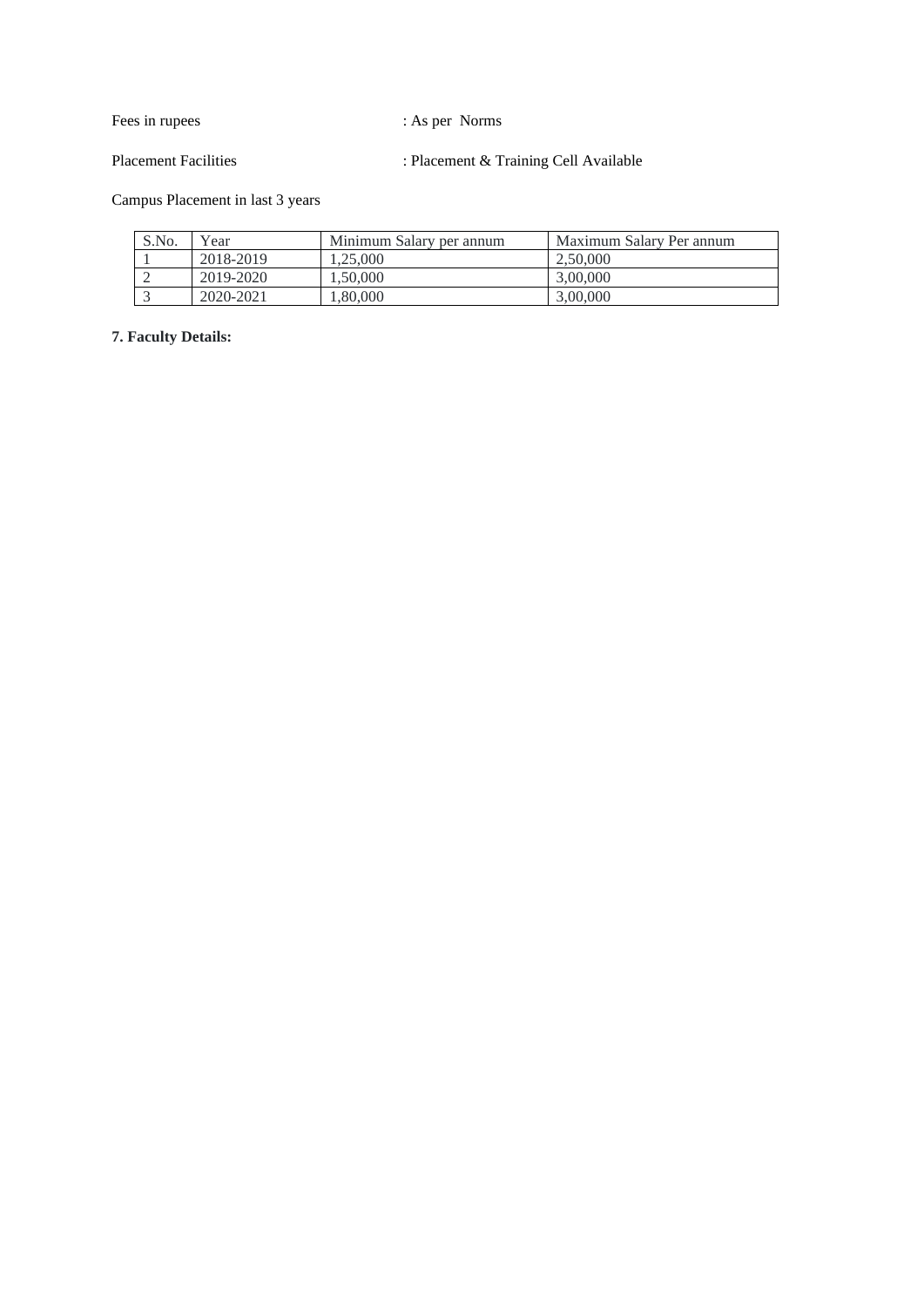| <b>Teacher Student Ratio</b>            |                                                  |                      |                                        | 1:20 |                                              |  |  |
|-----------------------------------------|--------------------------------------------------|----------------------|----------------------------------------|------|----------------------------------------------|--|--|
|                                         |                                                  |                      |                                        |      | <b>Details of Individual Faculty Members</b> |  |  |
|                                         | <b>Name</b>                                      | $\cdot$              |                                        |      | Dr. S. SUBALAKSHMI                           |  |  |
|                                         | <b>Date of Birth</b>                             | :                    | 12.11.1986                             |      |                                              |  |  |
|                                         | <b>Qualifications</b>                            | $\ddot{\cdot}$       | MCA, Ph.D.,                            |      |                                              |  |  |
| 01.                                     | <b>Designation</b>                               | :                    | Director                               |      |                                              |  |  |
|                                         | <b>Professional Experience</b>                   | $\ddot{\phantom{a}}$ | 10 Years                               |      |                                              |  |  |
|                                         | <b>Type of Faculty</b>                           | $\ddot{\cdot}$       | Regular                                |      |                                              |  |  |
|                                         | <b>Research Interests</b>                        | $\ddot{\cdot}$       | <b>Computer Networks</b>               |      |                                              |  |  |
|                                         | <b>Name</b>                                      | $\ddot{\cdot}$       | <b>J.ELAVARASI</b>                     |      |                                              |  |  |
|                                         | <b>Date of Birth</b>                             | $\ddot{\cdot}$       | 31.03.1979                             |      |                                              |  |  |
|                                         | <b>Qualifications</b>                            | $\ddot{\cdot}$       | MCA., MPhil.,                          |      |                                              |  |  |
|                                         | <b>Designation</b>                               | $\ddot{\cdot}$       | <b>Assistant Professor</b>             |      |                                              |  |  |
| 02.                                     | <b>Professional Experience</b>                   | $\ddot{\cdot}$       | 14 Years                               |      |                                              |  |  |
|                                         | <b>Type of Faculty</b>                           | $\ddot{\cdot}$       | Regular                                |      |                                              |  |  |
|                                         | <b>Research Interests</b>                        | $\ddot{\cdot}$       |                                        |      | <b>Operating System, Computer Network</b>    |  |  |
|                                         | <b>Name</b>                                      | $\ddot{\cdot}$       | <b>C.KUMAR</b>                         |      |                                              |  |  |
|                                         | Date of Birth                                    | $\ddot{\cdot}$       | 15.06.1981                             |      |                                              |  |  |
|                                         | <b>Qualifications</b>                            | $\ddot{\cdot}$       | M.C.A, M.Phil, B.Ed                    |      |                                              |  |  |
|                                         | <b>Designation</b>                               |                      | <b>Assistant Professor</b>             |      |                                              |  |  |
| 03.                                     | <b>Professional Experience</b>                   | $\ddot{\cdot}$       | 12 Years                               |      |                                              |  |  |
|                                         | <b>Type of Faculty</b>                           | $\ddot{\cdot}$       | Regular                                |      |                                              |  |  |
|                                         | <b>Research Interests</b>                        | $\ddot{\cdot}$       | DBMS, Design and Analysis of Algorithm |      |                                              |  |  |
|                                         | <b>P.BALAJI</b><br><b>Name</b><br>$\ddot{\cdot}$ |                      |                                        |      |                                              |  |  |
| <b>Date of Birth</b>                    |                                                  | 02.07.1983           |                                        |      |                                              |  |  |
| <b>Qualifications</b><br>$\ddot{\cdot}$ |                                                  |                      | M.C.A., M.Phil.,                       |      |                                              |  |  |
| 04.                                     | <b>Designation</b>                               | $\ddot{\cdot}$       | <b>Assistant Professor</b>             |      |                                              |  |  |
|                                         | <b>Professional Experience</b>                   | $\ddot{\cdot}$       | 12 Years                               |      |                                              |  |  |
|                                         | <b>Type of Faculty</b>                           | $\ddot{\cdot}$       | Regular                                |      |                                              |  |  |
|                                         | <b>Research Interests</b>                        | $\ddot{\cdot}$       | Java, Data Mining                      |      |                                              |  |  |
|                                         | <b>Name</b>                                      | $\ddot{\cdot}$       | <b>R.SELVAM</b>                        |      |                                              |  |  |
|                                         | <b>Date of Birth</b>                             | $\ddot{\cdot}$       | 11.04.1988                             |      |                                              |  |  |
|                                         | <b>Qualifications</b>                            | $\ddot{\cdot}$       | M.C.A., M.Phil.                        |      |                                              |  |  |
| 05.                                     | <b>Designation</b>                               | $\ddot{\cdot}$       | <b>Assistant Professor</b>             |      |                                              |  |  |
|                                         | <b>Professional Experience</b>                   | :                    | 7 Years                                |      |                                              |  |  |
| <b>Type of Faculty</b>                  |                                                  |                      | Regular                                |      |                                              |  |  |
|                                         | <b>Research Interests</b>                        | $\ddot{\cdot}$       |                                        |      | <b>ASP.NET, Computer Network</b>             |  |  |
|                                         | <b>Name</b>                                      | $\cdot$              | <b>G. BHARATHI</b>                     |      |                                              |  |  |
| 06.                                     | <b>Date of Birth</b>                             | $\ddot{\cdot}$       | 25.05.1979                             |      |                                              |  |  |
|                                         | <b>Qualifications</b>                            | $\ddot{\cdot}$       | MCA., M.Phil.,                         |      |                                              |  |  |
|                                         | <b>Designation</b>                               | $\ddot{\cdot}$       | <b>Assistant Professor</b>             |      |                                              |  |  |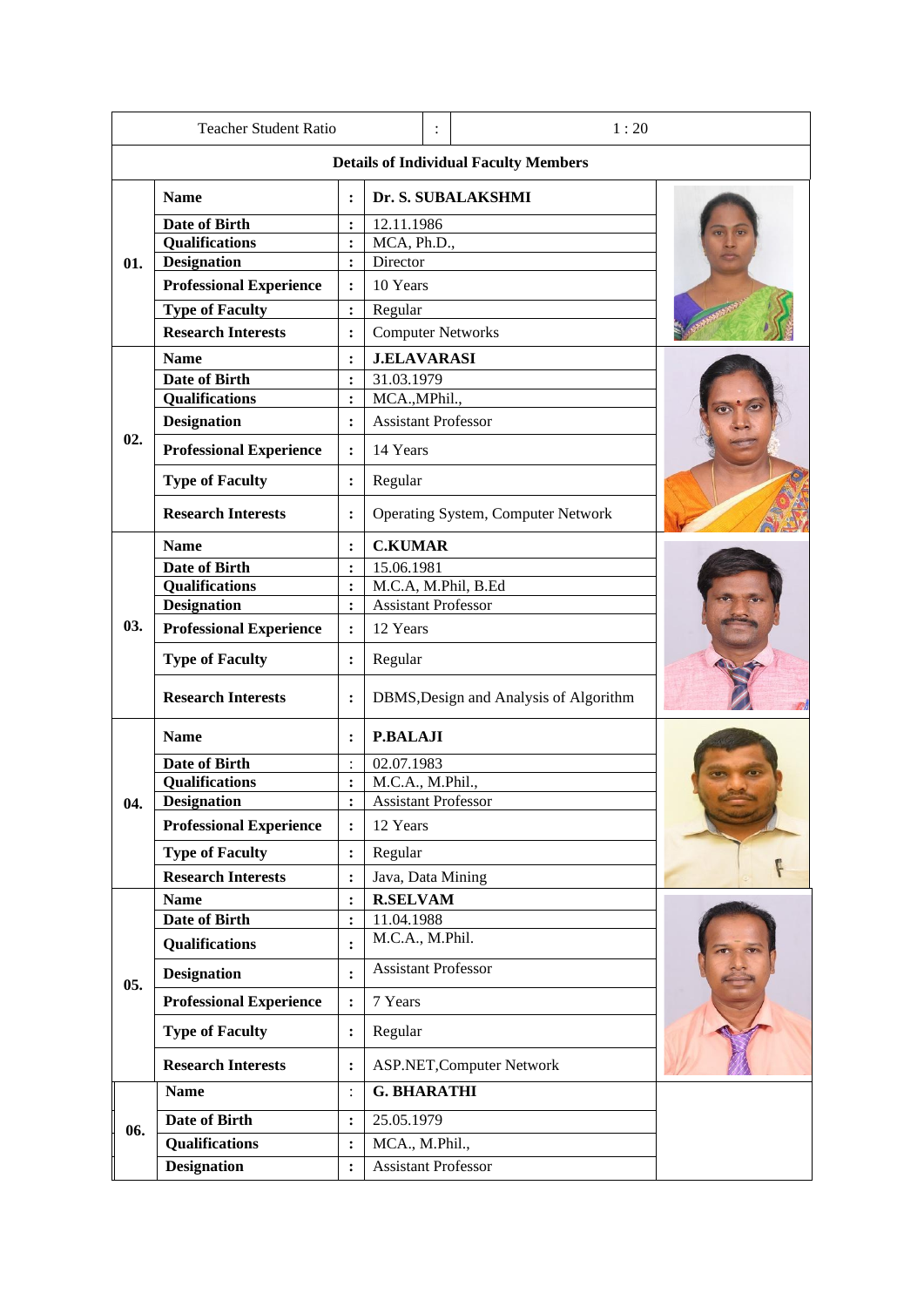|     | <b>Professional Experience</b> | $\ddot{\cdot}$       | 6 Years                    |  |
|-----|--------------------------------|----------------------|----------------------------|--|
|     | <b>Type of Faculty</b>         | $\ddot{\cdot}$       | Regular                    |  |
|     | <b>Research Interests</b>      | $\ddot{\cdot}$       | Data Mining                |  |
|     | <b>Name</b>                    | $\ddot{\cdot}$       | <b>S.ARAVINDH</b>          |  |
|     | <b>Date of Birth</b>           | $\ddot{\cdot}$       | 12.11.1983                 |  |
|     | <b>Qualifications</b>          | $\ddot{\cdot}$       | MCA., M.Phil., B.Ed., ME., |  |
| 07. | <b>Designation</b>             | $\ddot{\cdot}$       | <b>Assistant Professor</b> |  |
|     | <b>Professional Experience</b> | $\ddot{\cdot}$       | 10 Years                   |  |
|     | <b>Type of Faculty</b>         | $\ddot{\cdot}$       | Regular                    |  |
|     | <b>Research Interests</b>      | $\ddot{\cdot}$       | <b>Computer Networks</b>   |  |
|     | <b>Name</b>                    | $\ddot{\phantom{a}}$ | Dr. R. MEGANATHAN          |  |
|     | <b>Date of Birth</b>           | $\ddot{\cdot}$       | 19.06.1981                 |  |
|     | <b>Qualifications</b>          | $\ddot{\cdot}$       | M.Sc., M.Phil., Ph.D.,     |  |
|     | <b>Designation</b>             | $\ddot{\cdot}$       | <b>Associate Professor</b> |  |
| 08  | <b>Professional Experience</b> | $\ddot{\cdot}$       | 15 Years                   |  |
|     | <b>Type of Faculty</b>         | $\ddot{\cdot}$       | Adjunct                    |  |
|     | <b>Name</b>                    | $\ddot{\cdot}$       | Dr.E.POONGOTHAI            |  |
|     | <b>Date of Birth</b>           | $\ddot{\cdot}$       | 09.03.1979                 |  |
|     | <b>Qualifications</b>          | $\ddot{\cdot}$       | M.Sc., M.Phil., Ph.D.,     |  |
| 09  | <b>Designation</b>             | $\ddot{\cdot}$       | <b>Associate Professor</b> |  |
|     | <b>Professional Experience</b> | $\ddot{\cdot}$       | 14 Years                   |  |
|     | <b>Type of Faculty</b>         | :                    | Adjunct                    |  |
|     | <b>Research Interests</b>      | $\ddot{\cdot}$       | <b>Fuzzy Topology</b>      |  |

#### **8. Profile of Director:**

| <b>Name</b>                                 | $:$ Dr. S. SUBALAKSHMI        |                                        |
|---------------------------------------------|-------------------------------|----------------------------------------|
| Date of Birth                               | : 12.11.1986                  |                                        |
| <b>Education</b><br><b>Oualifications</b>   | : $MCA., Ph.D.,$              |                                        |
| <b>Teaching Years</b>                       | $: 10$ years                  |                                        |
| Area of Specialization                      | : Computer Networks           |                                        |
| <b>Courses Taught</b>                       | B.Sc, B.C.A, M.C.A.           |                                        |
| <b>Number of Papers</b><br><b>Published</b> | : International Journals - 06 | National & International Conference-10 |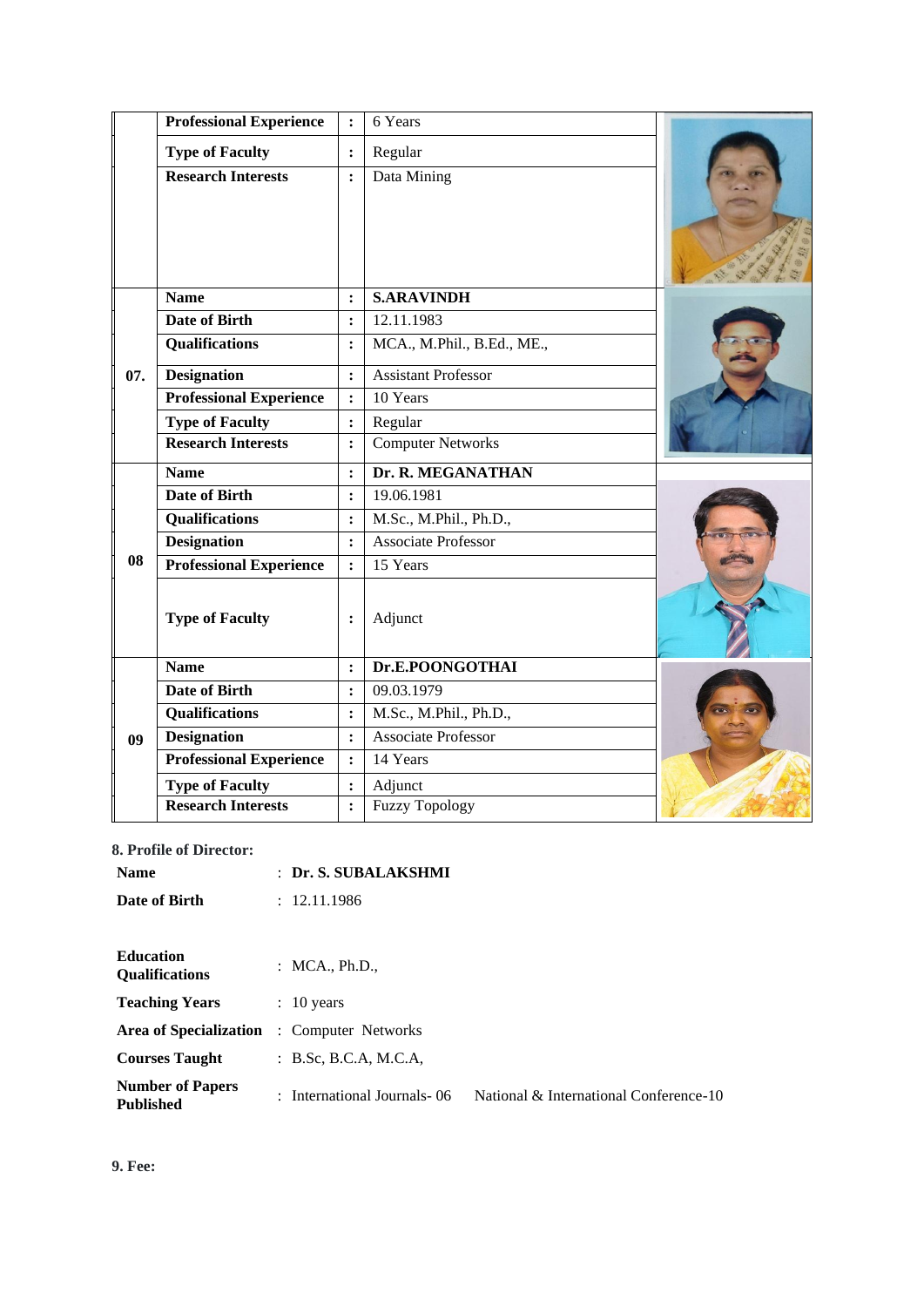*Details of fee, as approved by State Fee Committee, for the Institution*

- *Fee is as per norm .*
- *Time schedule for payment of Fee for the entire Programme* Yearly Twice
- *Number of scholarship offered by the Institution, duration and amount*

| Name of the Scheme   | Amount(Rupees)            |
|----------------------|---------------------------|
| Minority Scholarship | Rs.6000 per year/ Student |
| SC/ST Scholarship    | Rs.36000 per year/Student |

#### **10. Admission:**

| Number of Seats Sanctioned<br>with year of Approval                                               |         | 60 (2021-2022)   |                          |                        |           |           |         |         |         |              |
|---------------------------------------------------------------------------------------------------|---------|------------------|--------------------------|------------------------|-----------|-----------|---------|---------|---------|--------------|
|                                                                                                   |         |                  |                          | <b>Admitted Intake</b> |           |           |         |         |         |              |
| Number of Students Admitted                                                                       | $\cdot$ | Academic<br>Year | <b>Sanctioned Intake</b> | <b>SC</b>              | <b>ST</b> | <b>BC</b> | MВ<br>C | BC<br>M | GE<br>N | <b>Total</b> |
| Category wise                                                                                     |         | 2020-2021        | 60                       | 5                      | $\Omega$  | 14        | 10      | 7       | 2       | 38           |
|                                                                                                   |         | 2021-2022        | 60                       | 3                      | $\Omega$  | 26        | 26      | 2       | 3       | 60           |
| Number of Applications<br>Received for Admission and<br>Number Admitted under<br>Management Quota |         | Academic<br>Year | Received<br>Applications | <b>Admitted Number</b> |           |           |         |         |         |              |
|                                                                                                   |         | 2020-2021        | 33                       |                        | 30        |           |         |         |         |              |
|                                                                                                   |         | 2021-2022        | 35                       |                        | 30        |           |         |         |         |              |

#### **11. Admission Procedure:**

- Students are enrolled into M.C.A. Programme based on the state level common Entrance test TANCET or Common Entrance Test (CET ) conducted for group of Institutes in a 'Consortium'.
- The candidates must fill all the mandatory fields available in the application prescribed by the institution.
- Attested copies of all the necessary Certificates and testimonials are to be attached with the applications.

### **12. Criteria and Weightage in Admission**

- The Candidates must be provisionally qualified and completed their under graduate before the year of admission.
- Candidate must have passed B.C.A/B.Sc ( Computer Science) /B.Sc./ B.Com./ B.A. with Mathematics at 10+2 Level or at Graduation Level. They must have obtained at least 50% marks (45% marks in case of candidates belonging to reserved category) in the qualifying examination.

#### **13. List of Applicants:**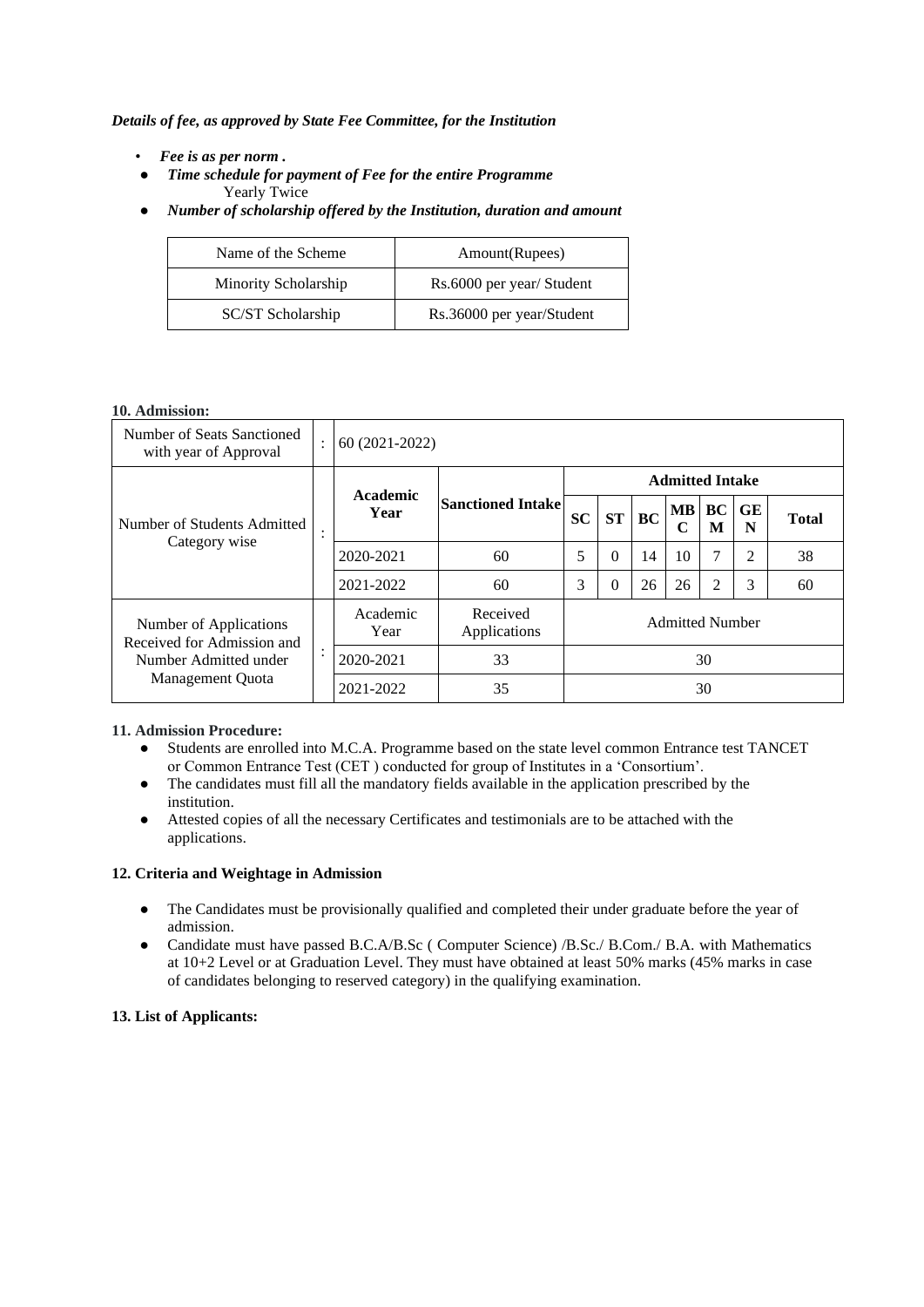| <b>SI NO</b>   | APP. NO          | <b>NAME</b>           |  |  |
|----------------|------------------|-----------------------|--|--|
| 1              | SIASC/2021/1296  | ABINAYA R             |  |  |
| $\overline{2}$ | SIASC/2021/42212 | <b>ANBARASIS</b>      |  |  |
| 3              | SIASC/2021/1463  | <b>ARAVINDHAN S</b>   |  |  |
| 4              | SIASC/2021/1823  | <b>ASHOK KUMAR A</b>  |  |  |
| 5              | SIASC/2021/1086  | <b>CHINNATHAMBI P</b> |  |  |
| 6              | SIASC/2021/1348  | DIVYA K               |  |  |
| 7              | SIASC/2021/1260  | <b>RANJITH E</b>      |  |  |
| 8              | SIASC/2021/1579  | <b>ELAKKIYA S</b>     |  |  |
| 9              | SIASC/2021/2081  | <b>GOPIR</b>          |  |  |
| 10             | SIASC/2021/2187  | ISHWARIYA G           |  |  |
| 11             | SIASC/2021/1194  | <b>JAYASHREE G</b>    |  |  |
| 12             | SIASC/2021/1938  | <b>JOTHIKA K</b>      |  |  |
| 13             | SIASC/2021/2542  | <b>KARTHIK E</b>      |  |  |
| 14             | SIASC/2021/1251  | LENA KRISHNAMOORTHY E |  |  |
| 15             | SIASC/2021/1895  | <b>LOGESH KUMAR S</b> |  |  |
| 16             | SIASC/2021/2520  | <b>MANIKANDAN A</b>   |  |  |
| 17             | SIASC/2021/1190  | <b>MEENAK</b>         |  |  |
| 18             | SIASC/2021/1961  | <b>NAVEENESH B</b>    |  |  |
| 19             | SIASC/2021/2045  | PARTHIBAN N           |  |  |
| 20             | SIASC/2021/2532  | PERARASU M            |  |  |
| 21             | SIASC/2021/1473  | POOVARASI V           |  |  |
| 22             | SIASC/2021/1418  | PRASANTH R            |  |  |
| 23             | SIASC/2021/2207  | PRIYA ANANDHI F       |  |  |
| 24             | SIASC/2021/1618  | <b>RAJESH V</b>       |  |  |
| 25             | SIASC/2021/1048  | <b>RAJESHWARI K</b>   |  |  |
| 26             | SIASC/2021/2777  | <b>RAMESH S</b>       |  |  |
| 27             | SIASC/2021/1090  | <b>REVATHY E</b>      |  |  |
| 28             | SIASC/2021/1055  | SARANYA S             |  |  |
| 29             | SIASC/2021/1047  | SARAVANAN I           |  |  |
| 30             | SIASC/2021/2818  | SATHISH KUMAR K       |  |  |
| 31             | SIASC/2021/1844  | <b>SUBASHE</b>        |  |  |
| 32             | SIASC/2021/2066  | <b>THANGARASUR</b>    |  |  |
| 33             | SIASC/2021/1828  | <b>VELMURUGAN V</b>   |  |  |
| 34             | SIASC/2021/2235  | YAMUNADEVI A          |  |  |
| 35             | SIASC/2021/2014  | YUVASRI N             |  |  |

## **LIST OF STUDENTS APPLIED FOR MCA**

## **14. Results of Admission Under Management Seats/Vacant Seats:**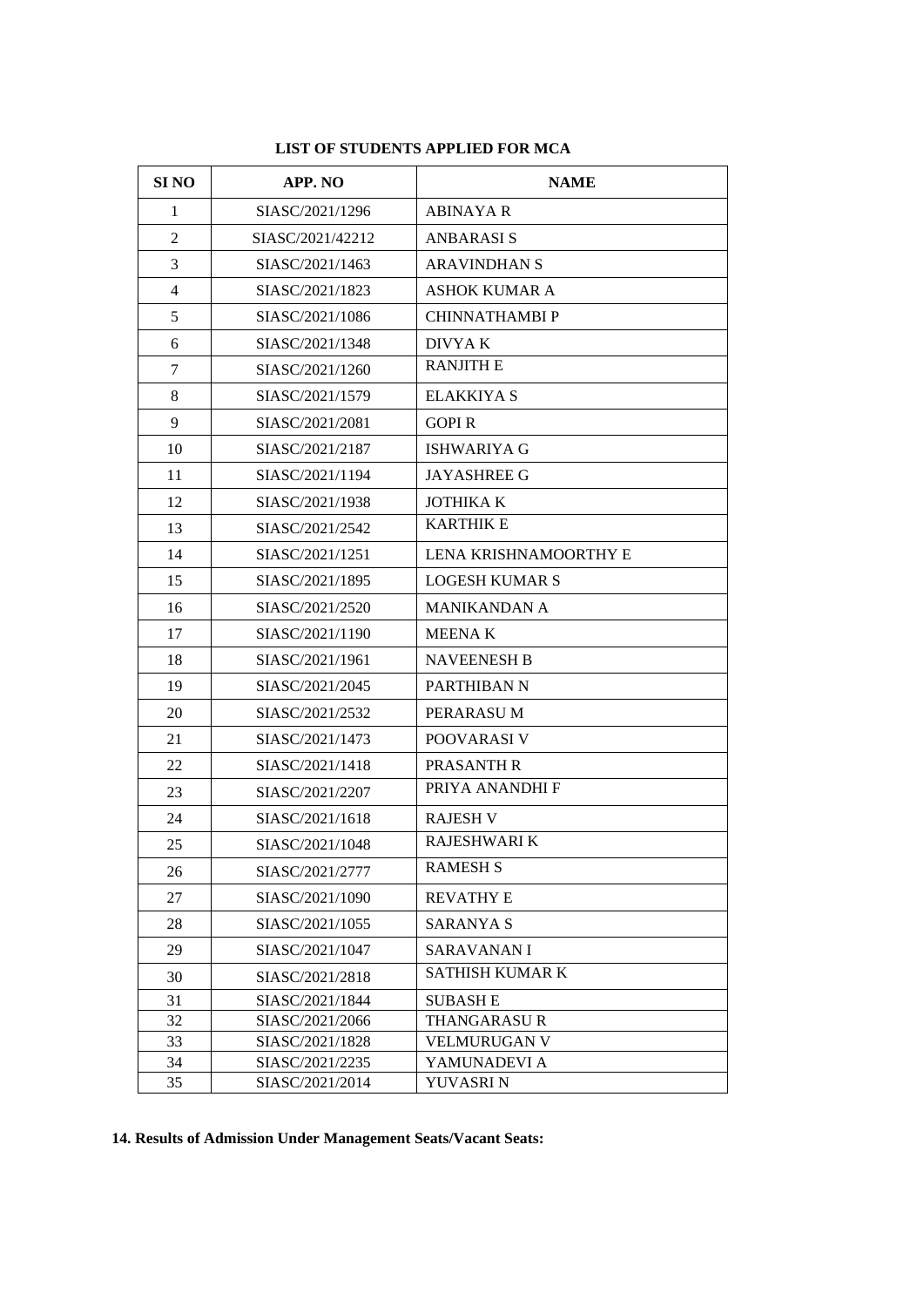#### **ASSOCIATION OF SELF-FINANCING ARTS, SCIENCE & MANAGEMENT COLLEGES OF TAMILNADU Common Entrance Test 2021 Mark Statement MCA**



| Reg. No. | <b>NAME OF THE CANDIDATE</b> | <b>Center</b> | <b>COURSE</b> | <b>Score</b> | <b>Rank</b> |
|----------|------------------------------|---------------|---------------|--------------|-------------|
|          |                              | <b>Code</b>   |               |              |             |
| 14226    | <b>SARANYA S</b>             | 326           | <b>MCA</b>    | 46           | 22          |
| 13978    | <b>ARAVINDHAN S</b>          | 326           | <b>MCA</b>    | 45           | 28          |
| 14216    | <b>LOGESH KUMAR S</b>        | 326           | <b>MCA</b>    | 43           | 51          |
| 13994    | YAMUNADEVI A                 | 326           | <b>MCA</b>    | 42           | 60          |
| 14213    | <b>REVATHY E</b>             | 326           | <b>MCA</b>    | 41           | 74          |
| 14007    | POOVARASI V                  | 326           | <b>MCA</b>    | 40           | 92          |
| 13982    | <b>RAJESH V</b>              | 326           | <b>MCA</b>    | 40           | 92          |
| 13999    | YUVASRI N                    | 326           | <b>MCA</b>    | 40           | 92          |
| 13986    | <b>JOTHIKA K</b>             | 326           | <b>MCA</b>    | 39           | 115         |
| 14220    | DIVYA K                      | 326           | <b>MCA</b>    | 38           | 139         |
| 14005    | PARTHIBAN N                  | 326           | <b>MCA</b>    | 38           | 139         |
| 14208    | LENA KRISHNAMOORTHY E        | 326           | <b>MCA</b>    | 37           | 164         |
| 13981    | <b>ANBARASIS</b>             | 326           | <b>MCA</b>    | 36           | 188         |
| 14008    | <b>ABINAYA R</b>             | 326           | <b>MCA</b>    | 35           | 222         |
| 13926    | <b>NAVEENESH B</b>           | 326           | <b>MCA</b>    | 35           | 222         |
| 14204    | <b>VELMURUGAN V</b>          | 326           | <b>MCA</b>    | 35           | 222         |
| 13975    | <b>ISHWARIYA G</b>           | 326           | <b>MCA</b>    | 34           | 255         |
| 13992    | <b>SUBASH E</b>              | 326           | <b>MCA</b>    | 33           | 281         |
| 14212    | <b>THANGARASUR</b>           | 326           | <b>MCA</b>    | 33           | 281         |
| 14209    | <b>ELAKKIYA S</b>            | 326           | <b>MCA</b>    | 32           | 313         |
| 14564    | <b>KARTHIK E</b>             | 326           | <b>MCA</b>    | 31           | 333         |
| 14561    | <b>MANIKANDAN A</b>          | 326           | <b>MCA</b>    | 31           | 333         |
| 13977    | <b>MEENAK</b>                | 326           | <b>MCA</b>    | 31           | 333         |
| 14228    | PRASANTH R                   | 326           | <b>MCA</b>    | 31           | 333         |
| 13993    | ASHOK KUMAR A                | 326           | <b>MCA</b>    | 30           | 366         |
| 14002    | <b>GOPIR</b>                 | 326           | MCA           | 30           | 366         |
| 14562    | PERARASUM                    | 326           | <b>MCA</b>    | 30           | 366         |
| 14202    | <b>CHINNATHAMBI P</b>        | 326           | <b>MCA</b>    | 29           | 388         |
| 14221    | <b>JAYASHREE G</b>           | 326           | <b>MCA</b>    | 29           | 388         |
| 14201    | <b>SARAVANANI</b>            | 326           | <b>MCA</b>    | 29           | 388         |

**15. Infrastructural Information & Other Resources Available:**

**15.1. Infrastructure**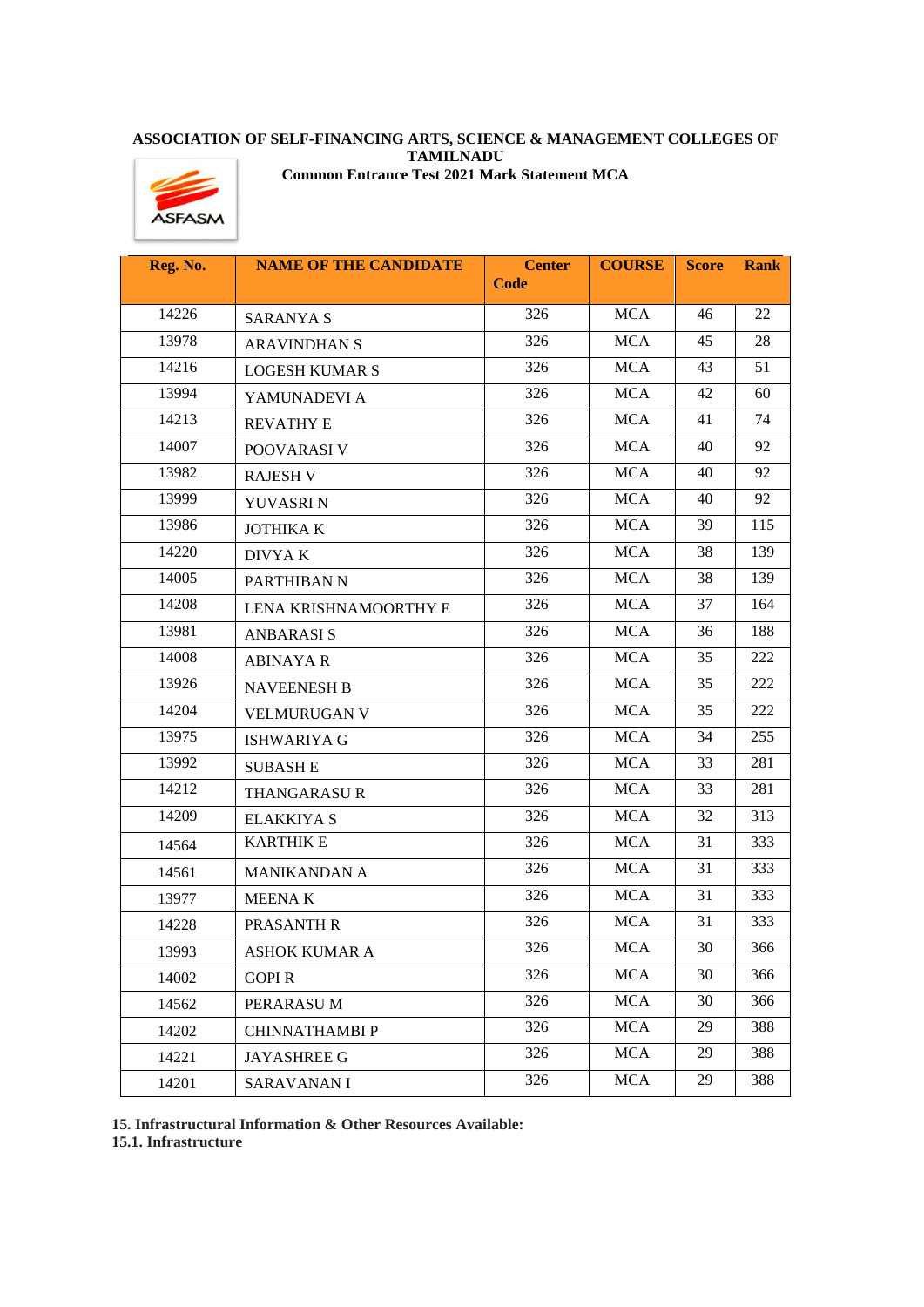| <b>Class Rooms</b>                  |                | 3 - Spacious Class Rooms with Size 79 Sq.m          |  |  |
|-------------------------------------|----------------|-----------------------------------------------------|--|--|
| <b>Tutorial Room</b>                | $\ddot{\cdot}$ | 1 – Tutorial Room with Size 79 Sq.m                 |  |  |
| Laboratories                        |                | Separate Computer Lab and Computer Center Available |  |  |
| <b>Central Examination Facility</b> | $\ddot{\cdot}$ | Available                                           |  |  |
| <b>Online Examination Facility</b>  |                | 65 Nodes with Internet Connection                   |  |  |
| <b>Barrier Free Environment</b>     |                | Available                                           |  |  |
| Occupancy Certificate               |                | Available                                           |  |  |
| Fire and Safety Certificate         |                | Available                                           |  |  |
| <b>Hostel Facilities</b>            |                | Available for Girls                                 |  |  |

## **15.2 Library:**

| 10.2 LIDI al 1.                                         |                |                                                                                                                                                                 |
|---------------------------------------------------------|----------------|-----------------------------------------------------------------------------------------------------------------------------------------------------------------|
| Library                                                 |                | College Library is equipped with extensive collection of 9843 Volumes, 25<br>National & International Journals, 750 e-Book Titles, Magazines and<br>Newspapers. |
| National / International Journals<br>Subscribed         |                | National Digital Library of India, N-LIST, Indian Academy of Sciences,<br><b>NIScPR Online Periodicals Repository</b>                                           |
| <b>E-Library Facilities</b>                             |                | https://ndl.iitkgp.ac.in/<br>https://nlist.inflibnet.ac.in/                                                                                                     |
| <b>Subscription Details</b>                             | $\ddot{\cdot}$ | <b>Available</b>                                                                                                                                                |
| <b>15.4 Computing Facility:</b>                         |                |                                                                                                                                                                 |
| <b>Computing Facility</b>                               | $\ddot{\cdot}$ | Internet Bandwidth-150 Mbps<br>Number of Systems -65<br>Connected with LAN-65                                                                                   |
| Software Package                                        |                | <b>Available Software</b>                                                                                                                                       |
| Facilities for conduct of<br>Classes/Webinars/Workshops |                | Available                                                                                                                                                       |
| <b>Innovation Cell</b>                                  |                | <b>Institution Innovation Cell</b><br>Available                                                                                                                 |

**15.5 List of facilities available:**